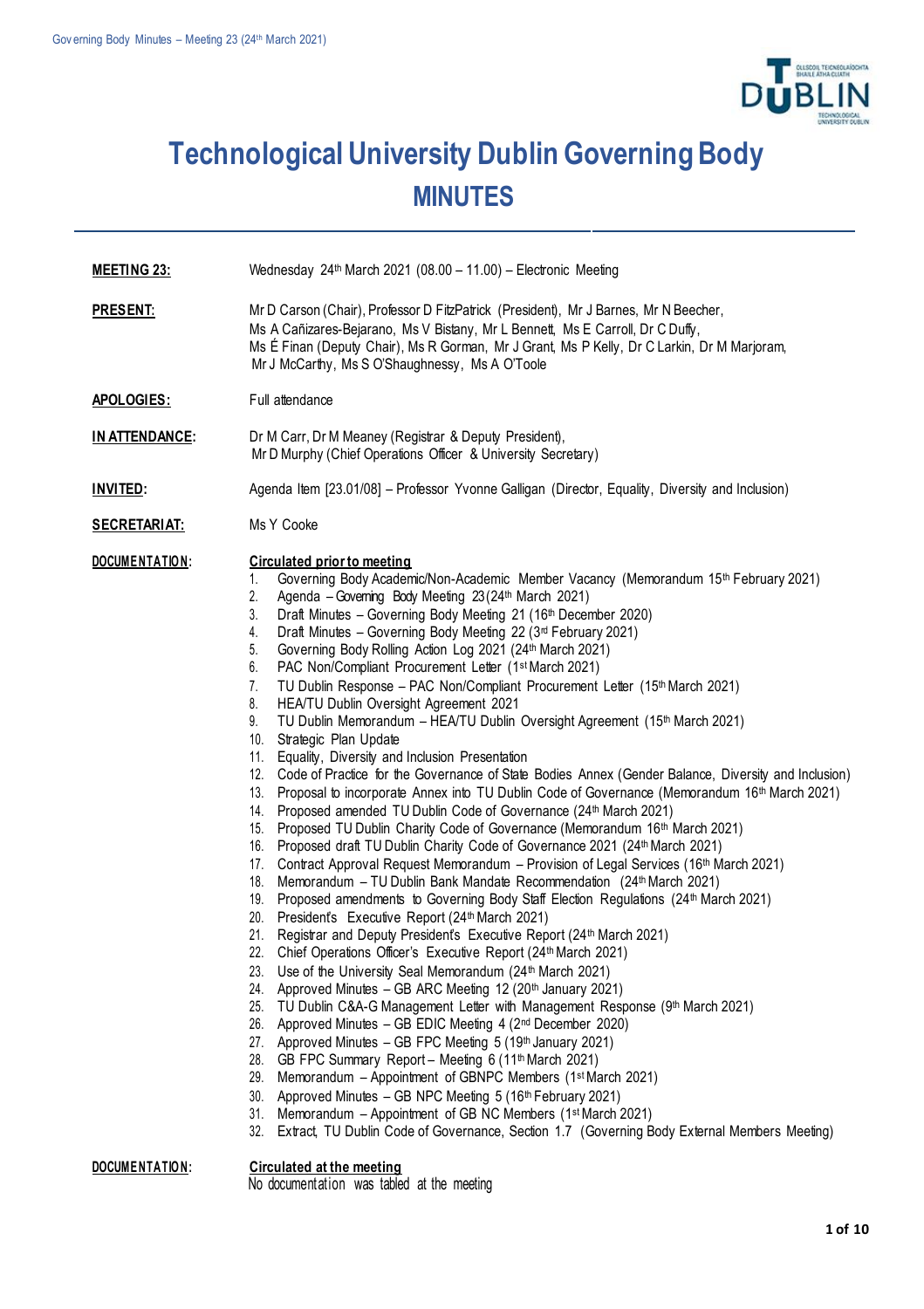

| <b>REF</b> | <b>ITEM</b>                                                                                                                                                                                                                                                                                                                                                                                                    | <b>DECISION</b>                                              |
|------------|----------------------------------------------------------------------------------------------------------------------------------------------------------------------------------------------------------------------------------------------------------------------------------------------------------------------------------------------------------------------------------------------------------------|--------------------------------------------------------------|
|            | Section A - Standard Items                                                                                                                                                                                                                                                                                                                                                                                     |                                                              |
| 23.01/01   | <b>WELCOME, INTRODUCTION AND APOLOGIES</b>                                                                                                                                                                                                                                                                                                                                                                     |                                                              |
|            | The Chair welcomed everyone to the meeting.                                                                                                                                                                                                                                                                                                                                                                    |                                                              |
|            | The Chair welcomed and introduced Dr Christy Duffy, Chief Executive of the City of Dublin<br>i)<br>Educational and Training Board as the new Governing Body ETB member to the meeting.                                                                                                                                                                                                                         | <b>NOTED</b>                                                 |
|            | Governing Body noted the attendance of the Academic/Non-Academic Member (Memorandum<br>ii)<br>15th February 2021), which had been ratified by members electronically on 19th February 2021.<br>The Chair welcomed Dr M Carr who will attend and participate in Governing Body meetings<br>until the election process for this vacancy is completed.                                                            | <b>NOTED</b>                                                 |
|            | The Chair noted there was full attendance for this meeting.                                                                                                                                                                                                                                                                                                                                                    | <b>NOTED</b>                                                 |
| 23.01/02   | <b>MEETING AGENDA</b>                                                                                                                                                                                                                                                                                                                                                                                          |                                                              |
|            | The Agenda for the meeting, as had been circulated, was approved and adopted.                                                                                                                                                                                                                                                                                                                                  | <b>APPROVED</b><br>Proposed: C Larkin<br>Seconded: V Bistany |
| 23.01/03   | DECLARATION OF CONFLICT OF INTEREST                                                                                                                                                                                                                                                                                                                                                                            |                                                              |
|            | The Chair noted there were no conflicts of interest declared by members present.                                                                                                                                                                                                                                                                                                                               | <b>NOTED</b>                                                 |
| 23.01/04   | <b>APPROVAL OF MINUTES</b>                                                                                                                                                                                                                                                                                                                                                                                     |                                                              |
|            | The amended draft Minutes of the twenty-first meeting of the Governing Body held on<br>16th December 2020, as had been circulated were approved.                                                                                                                                                                                                                                                               | <b>APPROVED</b><br>Proposed: É Finan<br>Seconded: C Larkin   |
|            | The draft Minutes of the twenty-second meeting of the Governing Body held on $3rd$ February 2021,<br>as had been circulated were approved.                                                                                                                                                                                                                                                                     | <b>APPROVED</b><br>Proposed: J Grant<br>Seconded: C Larkin   |
|            | Governing Body noted that draft minutes of Governing Body meetings would be circulated to<br>members in advance of the complete meeting pack.                                                                                                                                                                                                                                                                  | <b>NOTED</b><br><b>SECRETARIAT/ CHAIR</b>                    |
| 23.01/05   | <b>MATTERS ARISING</b>                                                                                                                                                                                                                                                                                                                                                                                         |                                                              |
|            | The following item was raised and noted.                                                                                                                                                                                                                                                                                                                                                                       |                                                              |
|            | Governing Body Meeting Action Log (24th March 2021)<br>i)<br>Governing Body noted the Meeting Action Log, and that Item 6, 'Review of the compliance<br>updates from the amended Human Resources Selection Procedures document', had been<br>added as a specific item to the current Internal Audit task and is scheduled for presentation at<br>the next Governing Body meeting on 12 <sup>th</sup> May 2021. | <b>NOTED</b><br><b>COO</b>                                   |
|            | Governing Body noted that the Meeting Action Log would include an additional column heading<br>entitled 'Action Due Date'.                                                                                                                                                                                                                                                                                     | <b>NOTED</b><br><b>SECRETARIAT</b>                           |
|            |                                                                                                                                                                                                                                                                                                                                                                                                                |                                                              |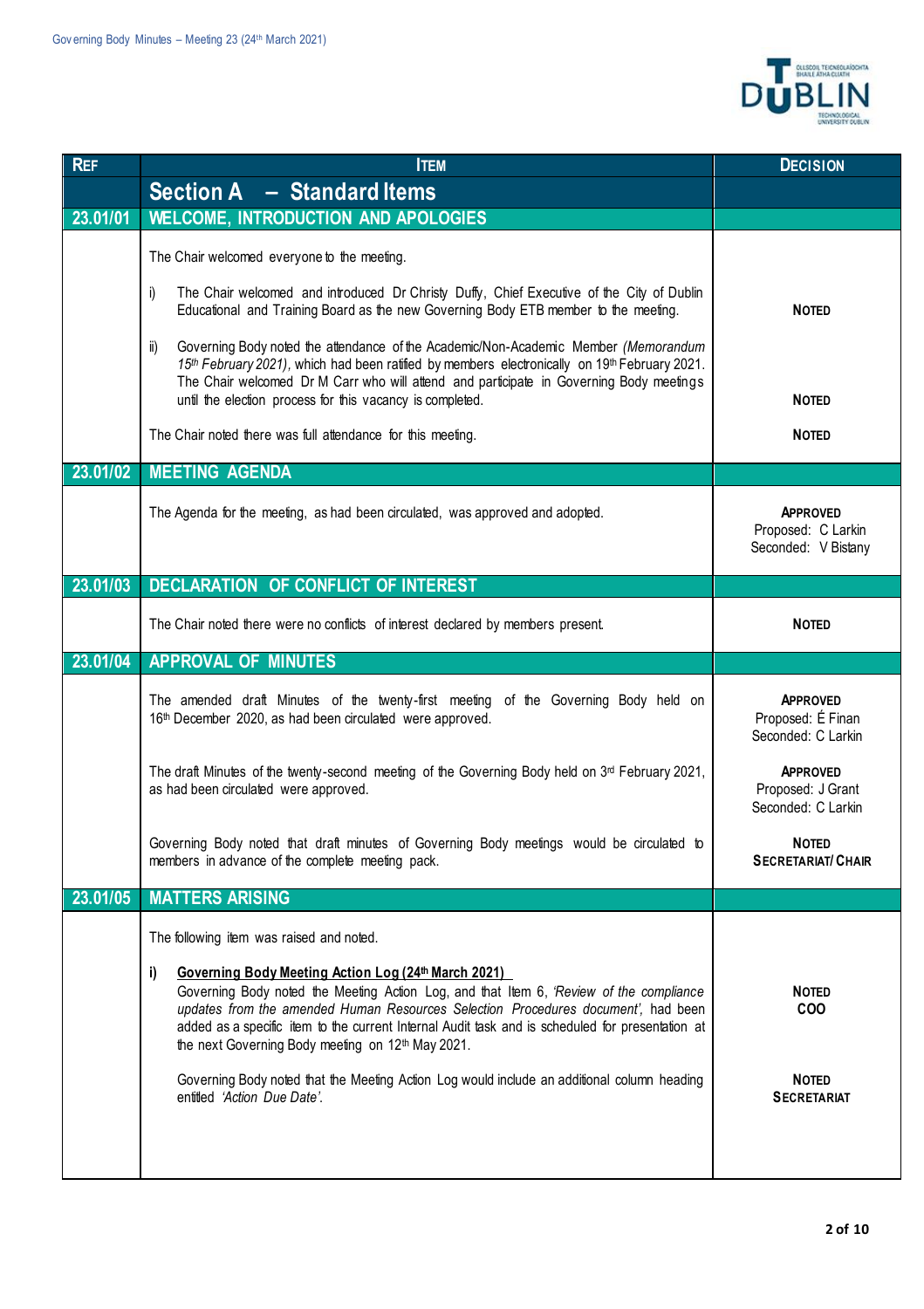

| <b>REF</b> | <b>ITEM</b>                                                                                                                                                                                                                                                                                                                                                                                                                                                                                                                                                                                                                                         | <b>DECISION</b>                                            |
|------------|-----------------------------------------------------------------------------------------------------------------------------------------------------------------------------------------------------------------------------------------------------------------------------------------------------------------------------------------------------------------------------------------------------------------------------------------------------------------------------------------------------------------------------------------------------------------------------------------------------------------------------------------------------|------------------------------------------------------------|
|            | Section A - Standard Items                                                                                                                                                                                                                                                                                                                                                                                                                                                                                                                                                                                                                          |                                                            |
| 23.01/06   | <b>CORRESPONDENCE</b>                                                                                                                                                                                                                                                                                                                                                                                                                                                                                                                                                                                                                               |                                                            |
|            | PAC Non-Compliant Procurement Letter (1st March 2021)<br>i)<br>and TU Dublin Response (15th March 2021)<br>Governing Body noted correspondence received from PAC relating to the University's non-<br>compliant procurement spend of €1.14 million in its financial statements for the period to 31st<br>August 2019. Governing Body noted members concerns raised in relation to receipt of this<br>correspondence, the value, and a potential non-compliance culture. Governing Body noted a<br>number of steps are ongoing to reduce non-compliance practices and to achieve total<br>procurement compliance as soon as possible which includes: | <b>NOTED</b>                                               |
|            | Appointment of a Procurement Manager for the University to lead a centralised<br>$\bullet$<br>management function.<br>A specific University internal audit procurement review with the resultant actions<br>$\bullet$<br>taken following its findings and recommendations to assist this process.<br>Implementation of a centralised Financial Management system from 1st September<br>$\bullet$<br>2021.                                                                                                                                                                                                                                           |                                                            |
|            | HEA/TU Dublin Oversight Agreement 2021 and TU Dublin Memorandum (15th March<br>ii)                                                                                                                                                                                                                                                                                                                                                                                                                                                                                                                                                                  |                                                            |
|            | 2021<br>The Chair stated that there are seventeen principles set out in this HEA/TU Dublin oversight<br>agreement. In addition to following these principles, there are a number of confirmations which<br>require signing off by the President and the Chair. The Chair noted that he was signing on<br>behalf of the Governing Body.                                                                                                                                                                                                                                                                                                              | <b>NOTED</b>                                               |
|            | The Chair informed members that having received the appropriate affirmation of the<br>University's compliance with the principles of this agreement in relation to the 2020 grants from<br>the HEA, he recommended Governing Body approval of the HEA/TU Dublin Oversight<br>Agreement 2021 as presented.                                                                                                                                                                                                                                                                                                                                           | <b>APPROVED</b><br>Proposed: J Grant<br>Seconded: R Gorman |
|            | Governing Body noted a number of requirements and responsibilities under this HEA oversight<br>agreement and that Governing Body and its Committees should review their obligations under<br>this agreement as part of their Terms of Reference. This would determine how each of the<br>HEA requirements are being met, what requirements have been delegated to the executive,<br>and the feedback loop to Governing Body.                                                                                                                                                                                                                        | <b>NOTED</b>                                               |
|            | Governing Body also noted that new legislation is currently proposed by the DFHERIS which<br>may replace this HEA agreement, and includes a number of proposals surrounding greater<br>penalties and sanctions for non-compliant organisations.                                                                                                                                                                                                                                                                                                                                                                                                     | <b>NOTED</b>                                               |
|            | iii) Student booking fee deposit correspondence update<br>The COO updated members on the current status in relation to correspondence concerning a<br>booking fee deposit issue. A response is being prepared which will be sent to the<br>correspondent by 31 <sup>st</sup> March 2021.                                                                                                                                                                                                                                                                                                                                                            | <b>NOTED</b>                                               |
|            | The Chair informed members that this correspondence may have raised a potential corporate<br>governance issue and will update members further on this matter at the next Governing Body<br>meeting.                                                                                                                                                                                                                                                                                                                                                                                                                                                 | <b>NOTED</b>                                               |
|            |                                                                                                                                                                                                                                                                                                                                                                                                                                                                                                                                                                                                                                                     |                                                            |
|            |                                                                                                                                                                                                                                                                                                                                                                                                                                                                                                                                                                                                                                                     |                                                            |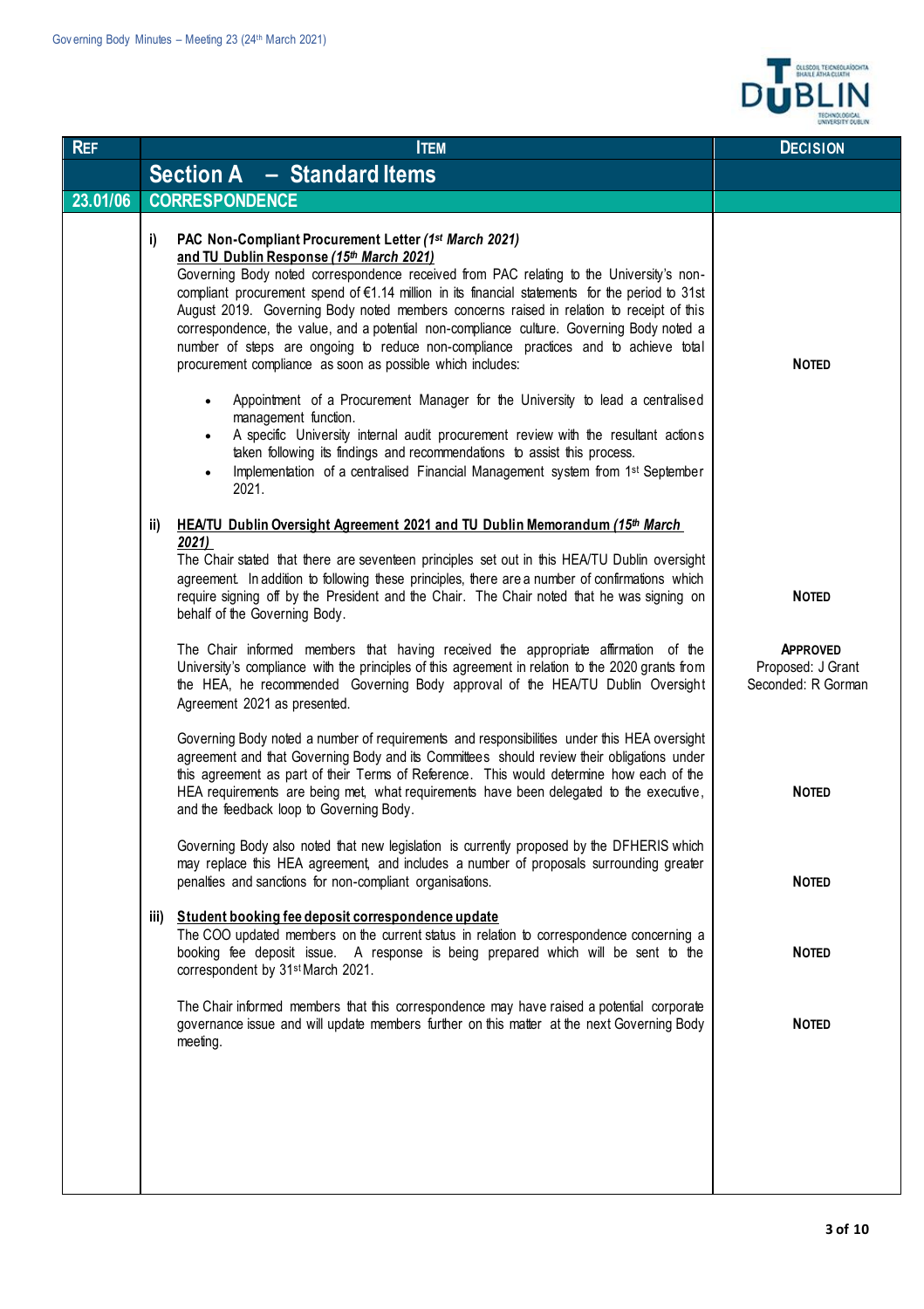

| <b>REF</b> | <b>ITEM</b>                                                                                                                                                                                                                                                                                                                                                                                                                                                                                                                                                                                                                                                                                                                                                                                                                                                                                                                                     | <b>DECISION</b>                                        |
|------------|-------------------------------------------------------------------------------------------------------------------------------------------------------------------------------------------------------------------------------------------------------------------------------------------------------------------------------------------------------------------------------------------------------------------------------------------------------------------------------------------------------------------------------------------------------------------------------------------------------------------------------------------------------------------------------------------------------------------------------------------------------------------------------------------------------------------------------------------------------------------------------------------------------------------------------------------------|--------------------------------------------------------|
|            | <b>Section B - Strategic Items</b>                                                                                                                                                                                                                                                                                                                                                                                                                                                                                                                                                                                                                                                                                                                                                                                                                                                                                                              |                                                        |
| 23.01/07   | <b>STRATEGIC PLAN UPDATE</b>                                                                                                                                                                                                                                                                                                                                                                                                                                                                                                                                                                                                                                                                                                                                                                                                                                                                                                                    |                                                        |
|            | Governing Body noted the strategic plan report presented by the President.                                                                                                                                                                                                                                                                                                                                                                                                                                                                                                                                                                                                                                                                                                                                                                                                                                                                      | <b>NOTED</b>                                           |
|            | Following discussion Governing Body suggested that a tabulated version replace the current<br>reporting format for the next meeting. This new format should map the strategic plan overview<br>updates to the three strategic pillars and their KPI's, include explanatory notes, and be configured<br>in a dashboard style layout.                                                                                                                                                                                                                                                                                                                                                                                                                                                                                                                                                                                                             | <b>NOTED</b><br>PRESIDENT/<br><b>SECRETARIAT/CHAIR</b> |
|            | Governing Body noted that the format for this report would evolve and change over time to suit the<br>meeting requirements, and were also mindful that an appropriate balance is achieved on providing<br>regular useful information and communications on the activities associated and aligned with the<br>strategic plan to all stakeholders including Governing Body, University staff and students.                                                                                                                                                                                                                                                                                                                                                                                                                                                                                                                                        | <b>NOTED</b>                                           |
|            | Governing Body commended the President for the work achieved to date and wished to note the<br>performance and success of TU Dublin staff in relation to the amount of research coming into the<br>system over the last twelve months especially under the restrictions imposed by Covid19 and Brexit.                                                                                                                                                                                                                                                                                                                                                                                                                                                                                                                                                                                                                                          | <b>NOTED</b>                                           |
| 23.01/08   | <b>EQUALITY, DIVERSITY AND INCLUSION UPDATE</b>                                                                                                                                                                                                                                                                                                                                                                                                                                                                                                                                                                                                                                                                                                                                                                                                                                                                                                 |                                                        |
|            | The Chair welcomed Professor Yvonne Galligan (Director, Equality, Diversity and Inclusion), who<br>joined the meeting for this item, and invited the President to brief members on this presentation.                                                                                                                                                                                                                                                                                                                                                                                                                                                                                                                                                                                                                                                                                                                                           | <b>NOTED</b>                                           |
|            | Following the presentation, the Governing Body EDI Chair expressed his thanks to Professor<br>Galligan and her team for the important work that was being achieved, prioritised and undertaken<br>with a finite level of resources. He re-emphasised the importance of embedding the EDI design into<br>all areas of the University and to encourage and incentivise more Schools to aspire to achieving an<br>Athena Swan standard. Governing Body noted its full support for EDI processes and procedures to<br>help embed the principle and practice of equality, diversity and inclusion across the University.                                                                                                                                                                                                                                                                                                                             | <b>NOTED</b>                                           |
|            | Governing Body noted that a number of national grant agencies and organisations require Athena<br>Swan standards as an essential requirement when applying for grants, including Science<br>Foundation Ireland (SFI). Governing Body also noted the significance of having a University gender<br>equality plan in place as this requirement increasingly becomes part of the eligibility criteria for a<br>number of European agencies including Horizon Europe Funding. Governing Body noted that the<br>University gender equality plan is the Athena Swan plan and this plan is being developed through a<br>group called the Self-Assessment Team which consists of forty individuals from across the<br>University and is gender balanced. This group is in the process of drafting the plan and will share<br>this draft document within the wider University for comment, feedback and input before its<br>submission in November 2021. | <b>NOTED</b>                                           |
|            | Governing Body noted that the Senior Academic Leadership Initiatives (SALI) process invites<br>institutions to apply in areas where they can address a specific deficit in gender equality. Governing<br>Body noted it is a very competitive process and the University needs to be able to identify a specific<br>gap and opportunity that provides sufficient information for a competitive review to award a<br>professorship to the successful institute.                                                                                                                                                                                                                                                                                                                                                                                                                                                                                   | <b>NOTED</b>                                           |
|            | Governing Body noted the EDI directorate has a nascent research centre (RINCE) to stimulate<br>research both internally and externally, to improve the University's processes and share its learnings<br>and experiences with external organisations. This research is fed back into the race, gender and<br>equity issues within the University.                                                                                                                                                                                                                                                                                                                                                                                                                                                                                                                                                                                               | <b>NOTED</b>                                           |
|            | The Chair thanked the President, Professor Galligan and the EDI Chair.                                                                                                                                                                                                                                                                                                                                                                                                                                                                                                                                                                                                                                                                                                                                                                                                                                                                          | <b>NOTED</b>                                           |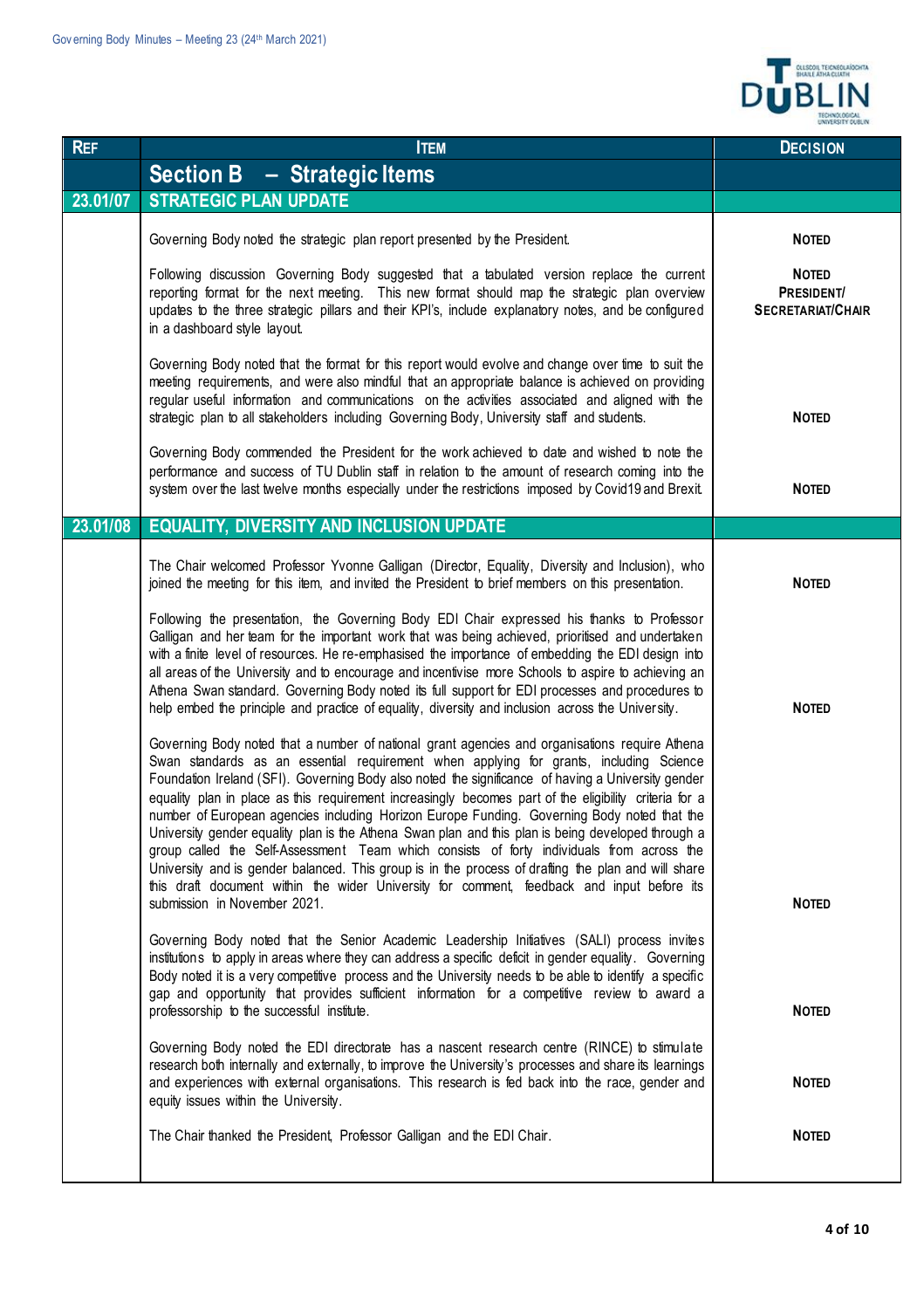

| <b>REF</b> | <b>ITEM</b>                                                                                                                                                                                                                                                                                                                                                                                                                                                                                                                                                                                                                                                                                                                                                                                                                                                                                                                                                                                                                                                                                                                                                                                                                                                                     |                                                                                                                |
|------------|---------------------------------------------------------------------------------------------------------------------------------------------------------------------------------------------------------------------------------------------------------------------------------------------------------------------------------------------------------------------------------------------------------------------------------------------------------------------------------------------------------------------------------------------------------------------------------------------------------------------------------------------------------------------------------------------------------------------------------------------------------------------------------------------------------------------------------------------------------------------------------------------------------------------------------------------------------------------------------------------------------------------------------------------------------------------------------------------------------------------------------------------------------------------------------------------------------------------------------------------------------------------------------|----------------------------------------------------------------------------------------------------------------|
|            | Section C - Formal Approvals (Codes, Contracts, Mandates, Policies, Procedures)                                                                                                                                                                                                                                                                                                                                                                                                                                                                                                                                                                                                                                                                                                                                                                                                                                                                                                                                                                                                                                                                                                                                                                                                 |                                                                                                                |
| 23.01/09   | <b>FORMAL APPROVALS</b>                                                                                                                                                                                                                                                                                                                                                                                                                                                                                                                                                                                                                                                                                                                                                                                                                                                                                                                                                                                                                                                                                                                                                                                                                                                         |                                                                                                                |
|            | The following documents were presented to Governing Body for approval.<br>1. CODES<br>Amendments to current TU Dublin Code of Governance (2019)<br>a)<br>Amended TU Dublin Code of Governance (2021)<br>i)<br>Proposal to incorporate the Code of Practice for the Governance of<br>ii)<br>State Bodies Annex (2020) requirements into TU Dublin Code of Governance<br>(Memorandum 16th March 2021)<br>Governing Body approved the proposed wording to incorporate the required amendments<br>of the Code of Practice for the Governance of State Bodies Annex (2020) into the<br>TU Dublin Code of Governance 2019 as detailed in the Memorandum of 16th March 2021                                                                                                                                                                                                                                                                                                                                                                                                                                                                                                                                                                                                            | <b>APPROVED</b><br>Proposed: É Finan<br>Seconded: A O'Toole                                                    |
|            | <b>Draft TU Dublin Charity Code of Governance (2021)</b><br>b)<br>Proposed TU Dublin Charity Code of Governance (Memorandum 16th March 2021)<br>Draft TU Dublin Charity Code of Governance (2021)<br>ii)<br>Governing Body noted that the draft TU Dublin Charity Code of Governance 2021 is based<br>on the Charities Regulator document, 'Charities Governance Code', and incorporates six<br>principles, thirty-two core standards and seventeen additional standards which reflect best<br>practice for large, complex organisations. Governing Body noted a compliance checklist<br>is being prepared to ensure these six principles and forty-nine standards are being met.<br>Governing Body noted that under Section 1 of the draft Code there are three items<br>highlighted under which TU Dublin are not in strict compliance due to its governing<br>legislation, (TU Act 2018), and its reporting obligations to the C&A-G and the HEA.<br>Governing Body noted a further potential non-compliance which relates to the staff<br>member positions on the Governing Body as prescribed under the TU Act 2018, and the<br>Charities Regulator will confirm their position on this when TU Dublin submits its Annual<br>Report to the Charities Regulatory Authority. | <b>NOTED</b><br><b>NOTED</b>                                                                                   |
|            | Governing Body noted that their individual and collective responsibilities and obligations<br>under a number of governance instruments which include the TU Act 2018, TU Dublin<br>Code of Governance and the Charites Act, would be clarified further at a future Governing<br>Body meeting to understand and reconcile where governance differences may arise<br>between the different governance instruments. Governing Body noted the annual<br>compliance checklist would be useful to inform members of their obligations and evidence<br>under the different instruments at this meeting.<br>Governing Body noted that the TU Dublin Foundation was a separate legal entity,<br>operated under the Charity Regulator and had its own governance codes. It was noted<br>that the C&A-G had expressed a view that the Foundation statements should be fully<br>consolidated into the University statements. It was agreed that the foundations legal<br>status, governance arrangements and financial reporting would be subject to discussion<br>at a future Governing Body meeting.<br>Governing Body approved the draft TU Dublin Charity Code of Governance 2021<br>presented and outlined in the Memorandum of 16th March 2021.                                       | <b>NOTED</b><br>SECRETARIAT/COO<br><b>NOTED</b><br><b>APPROVED</b><br>Proposed: É Finan<br>Seconded: A O'Toole |
|            |                                                                                                                                                                                                                                                                                                                                                                                                                                                                                                                                                                                                                                                                                                                                                                                                                                                                                                                                                                                                                                                                                                                                                                                                                                                                                 |                                                                                                                |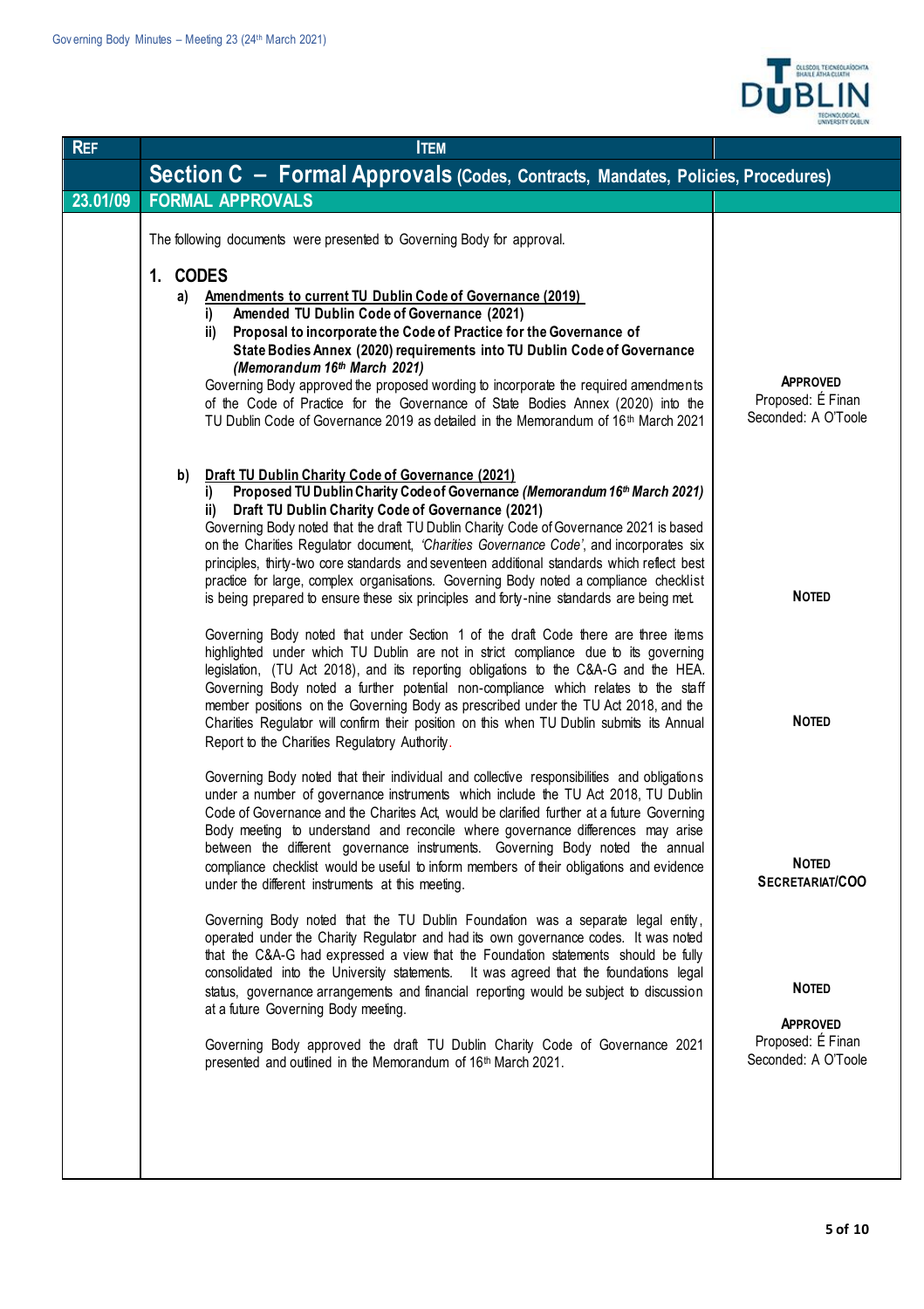

| <b>REF</b> | <b>ITEM</b>                                                                                                                                                                                                                                                                                                                                                                                                                                                                                                                                                                                                                                                            |                                                                            |
|------------|------------------------------------------------------------------------------------------------------------------------------------------------------------------------------------------------------------------------------------------------------------------------------------------------------------------------------------------------------------------------------------------------------------------------------------------------------------------------------------------------------------------------------------------------------------------------------------------------------------------------------------------------------------------------|----------------------------------------------------------------------------|
|            | Section C - Formal Approvals (Codes, Contracts, Mandates, Policies, Procedures)                                                                                                                                                                                                                                                                                                                                                                                                                                                                                                                                                                                        |                                                                            |
| 23.01/09   | <b>FORMAL APPROVALS</b>                                                                                                                                                                                                                                                                                                                                                                                                                                                                                                                                                                                                                                                |                                                                            |
|            | <b>PROCUREMENT CONTRACTS</b><br>2.<br>a) Provision of Legal Services (Memorandum 16th March 2021)<br>Governing Body approved the recommendation to enter into a contract with the successful<br>supplier for each lot for the provision of Legal Services to TU Dublin as detailed in the<br>Memorandum of 16th March 2021, and subject to an amendment on page two, first<br>sentence, which replaces the wording Lot 8 with Lot 11.                                                                                                                                                                                                                                  | <b>APPROVED</b><br>Proposed: A O'Toole<br>Seconded: C Larkin               |
|            | <b>MANDATES</b><br>3.<br>a) Revised Bank Mandates (Memorandum 24th March 2021)<br>Governing Body noted that the University bank mandates had been reviewed by the<br>Finance and Property Committee (FPC) at its meeting on 11 <sup>th</sup> March 2021. It had agreed<br>that the University bank mandates across the three campuses would be amended to<br>reflect a consistent position, and a requirement for individual payments over €500,000 to<br>have UET approval would be reflected in this revision. Governing Body noted that this is<br>an interim arrangement until the introduction of the new financial Management System<br>post 1st September 2021. | <b>NOTED</b>                                                               |
|            | Governing Body also noted that this revision had further strengthened and tightened the<br>mandate requirements in place. Governing Body noted that the next revision of this<br>document would be reviewed by both ARC and FPC before presentation to Governing<br>Body to include procurement, electronic banking restrictions, and seniority of signatories.<br>Governing Body approved the proposed revised bank mandates recommendations<br>detailed in the Memorandum of 24 <sup>th</sup> March 2021.                                                                                                                                                            | <b>NOTED</b><br><b>APPROVED</b><br>Proposed: J Grant<br>Seconded: C Larkin |
|            | <b>4. REGULATIONS</b><br>Proposed amended Governing Body Staff Member Election Regulations 2021<br>a)<br>Following additional clarification, Governing Body approved the proposed amended<br>Governing Body Staff Member Election Regulations 2021 presented subject to the<br>following amendments:-<br>Two separate election processes will take place and be held sequentially with<br>i)<br>elections for Panels A and B held first, to be followed by elections for Panels C and<br>D. The wording in the updated amended document to reflect this change in the                                                                                                  | <b>APPROVED</b><br>Proposed: P Kelly<br>Seconded: M Marjoram               |
|            | election process under Sections 6.1 and 7.1, by replacing the word simultaneously<br>with 'sequentially' and the word count with 'elections'.<br>The Nominations and Process Committee (NPC) amendments agreed at their<br>ii)<br>meeting on 9 <sup>th</sup> March 2021 are also to be included in the updated amended<br>document                                                                                                                                                                                                                                                                                                                                     |                                                                            |
|            | Governing Body noted that the term of office for the elected Panel A Governing Body staff<br>nominee will commence following approval of their appointment at the next Governing Body<br>meeting. The elected nominees from Panel B, C and D will commence their terms of office on<br>1st July 2021.                                                                                                                                                                                                                                                                                                                                                                  | <b>NOTED</b>                                                               |
|            | Governing Body also noted that the NPC would examine and propose an election schedule for<br>future staff elections to include clarity on timings of elections and terms of office. This would<br>be presented to Governing Body for their consideration at a future meeting, following the<br>completion of the current Governing Body staff member election processes.                                                                                                                                                                                                                                                                                               | <b>NOTED</b><br><b>SECRETARIAT/NPC CHAIR</b>                               |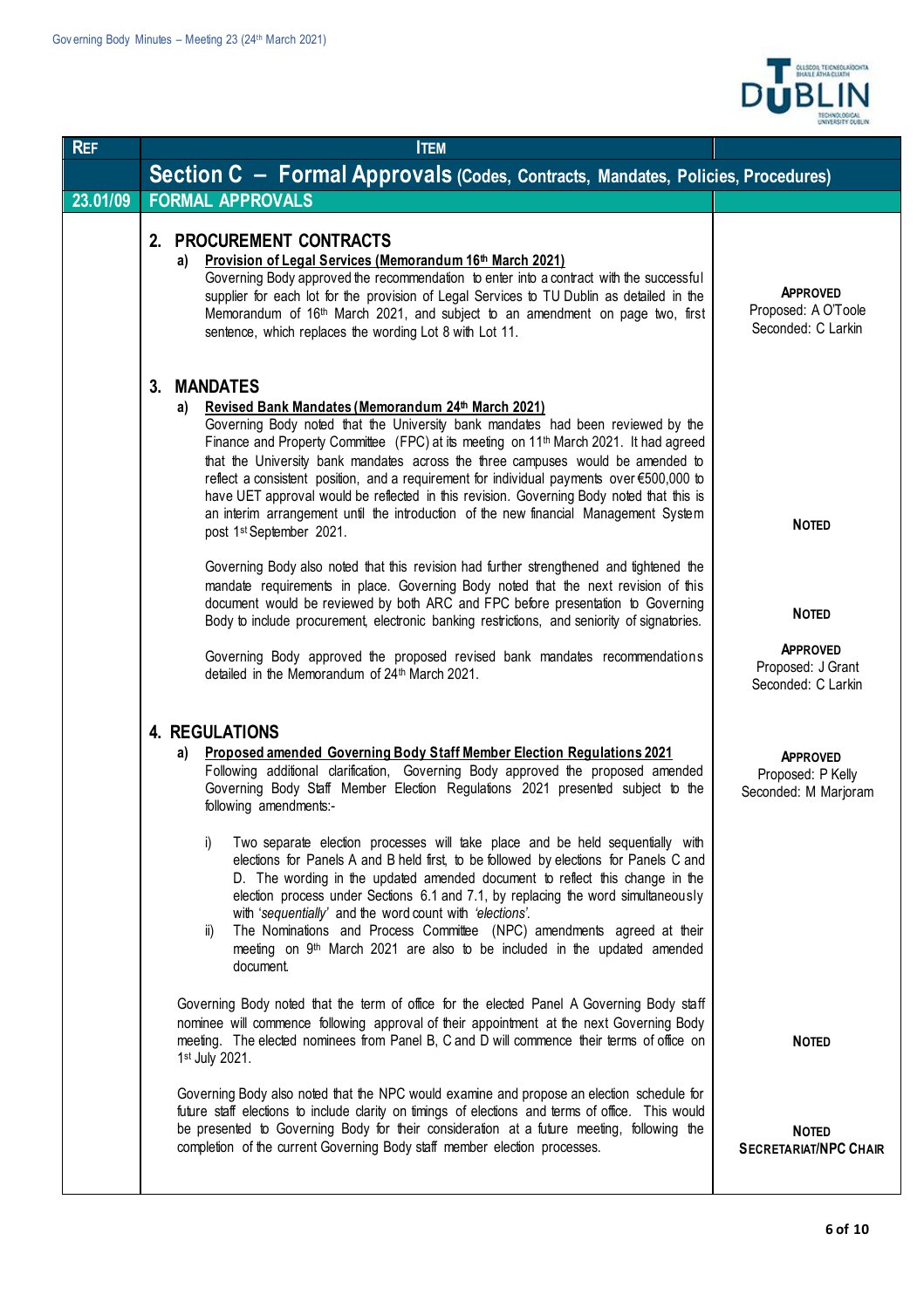

| <b>REF</b> | <b>ITEM</b>                                                                                                                                                                                                                                                                                                                                                                                                                                                                                                                                                                                                                                                                                                                                                                                                                                                                                                                                                                                                                                            | <b>DECISION</b>              |
|------------|--------------------------------------------------------------------------------------------------------------------------------------------------------------------------------------------------------------------------------------------------------------------------------------------------------------------------------------------------------------------------------------------------------------------------------------------------------------------------------------------------------------------------------------------------------------------------------------------------------------------------------------------------------------------------------------------------------------------------------------------------------------------------------------------------------------------------------------------------------------------------------------------------------------------------------------------------------------------------------------------------------------------------------------------------------|------------------------------|
|            | <b>Section D - Executive Reports</b>                                                                                                                                                                                                                                                                                                                                                                                                                                                                                                                                                                                                                                                                                                                                                                                                                                                                                                                                                                                                                   |                              |
| 23.01/10   | <b>EXECUTIVE REPORTS</b>                                                                                                                                                                                                                                                                                                                                                                                                                                                                                                                                                                                                                                                                                                                                                                                                                                                                                                                                                                                                                               |                              |
|            | 1.<br><b>PRESIDENT'S REPORT</b><br>Governing Body noted the President's Executive Summary which also included an update on<br>access for students for bookable library space. This is in addition to the click and collect<br>process already available for library materials. Governing Body noted that for programmes that<br>cannot be delivered remotely and require face to face engagement there is an upper limit of<br>5% of the average normal student daily attendance on campus being applied. These activities<br>must be essential and time critical. Responding to queries raised in relation to student<br>requirements by accreditation boards, Governing Body noted that the University can<br>demonstrate the learning output impact in a pragmatic and sensible manner which has satisfied<br>the majority of accreditation bodies. Some of the clinical and health accreditation bodies are<br>taking a different approach and this is being discussed at national level. The University is<br>participating in these discussions. | <b>NOTED</b>                 |
|            | Governing Body wished to extend their congratulations to the President and his team on the<br>immensely successful construction and migration projects on the Grangegorman site which<br>were completed under extremely challenging conditions including both commercial and<br>Covid19 restrictions.                                                                                                                                                                                                                                                                                                                                                                                                                                                                                                                                                                                                                                                                                                                                                  | <b>NOTED</b>                 |
|            | 2.<br><b>REGISTRAR'S AND DEPUTY PRESIDENT'S (RDP) EXECUTIVE REPORT</b><br>Governing Body noted the RDP's Executive Summary, who highlighted the significant increase<br>in CAO applicants for level 6 and 7, which is an important trend and fits in with the University's<br>strategy for student accessibility and increased opportunities.                                                                                                                                                                                                                                                                                                                                                                                                                                                                                                                                                                                                                                                                                                          | <b>NOTED</b>                 |
|            | 3.<br>CHIEF OPERATIONS OFFICER'S (COO) REPORT<br>Governing Body noted the COO's Executive Summary and that a number of property items<br>would be taken under the FPC Report.                                                                                                                                                                                                                                                                                                                                                                                                                                                                                                                                                                                                                                                                                                                                                                                                                                                                          | <b>NOTED</b>                 |
|            | Responding to concerns raised in relation to the proposed timeframe to complete the integrated<br>Student Record System (SRS), Governing Body noted that this is a very complex process. It<br>involves three separate legacy systems, and is replacing both the student facing and back end<br>of the SRS which involves the full life cycle of the student from when they join the University.<br>Governing Body noted that the proposed plan and advice received is to implement the new<br>system on a sequential basis by starting with the first years commencing in 2022 and building<br>from that. Governing Body noted that further updates on this project will be provided at future<br>meetings and particularly after a number of SRS workshops take place in April and May 2021                                                                                                                                                                                                                                                          |                              |
|            | which will further clarify the milestones, approach and rollout plan for this project.<br>University Seal Register Report (24th March 2021)<br>i)<br>Governing Body noted the Memorandum from the University Secretary, (18th March 2021),<br>confirming documents to which the TU Dublin seal had been applied during the period<br>28th January 2021 to 18th March 2021.                                                                                                                                                                                                                                                                                                                                                                                                                                                                                                                                                                                                                                                                             | <b>NOTED</b><br><b>NOTED</b> |
|            | <b>GOVERNING BODY REPORT(S)</b><br>4.<br>The Chair summarised the regular Governing Body meeting documentation pack currently<br>provided to members and the distribution system in place to access this pack. The Chair<br>proposed a review of the presentation of the Governing Body meeting information, the amount<br>of meeting papers required, method to access the meeting documentation, and the most<br>effective and secure distribution system. This review is a work in progress and will involve the<br>creation of potentially three new reports to capture three main areas including, strategic items<br>and KPI monitoring, risk management policies and procedures, and timelines for compliance<br>items. These reports may require a number of iterations to develop a final streamlined reporting<br>process, but will lead to a reduced volume of papers and facilitate additional time for discussion<br>at meetings. It is planned to have this new way of operating in place for either the May or July<br>meeting.         | <b>NOTED</b>                 |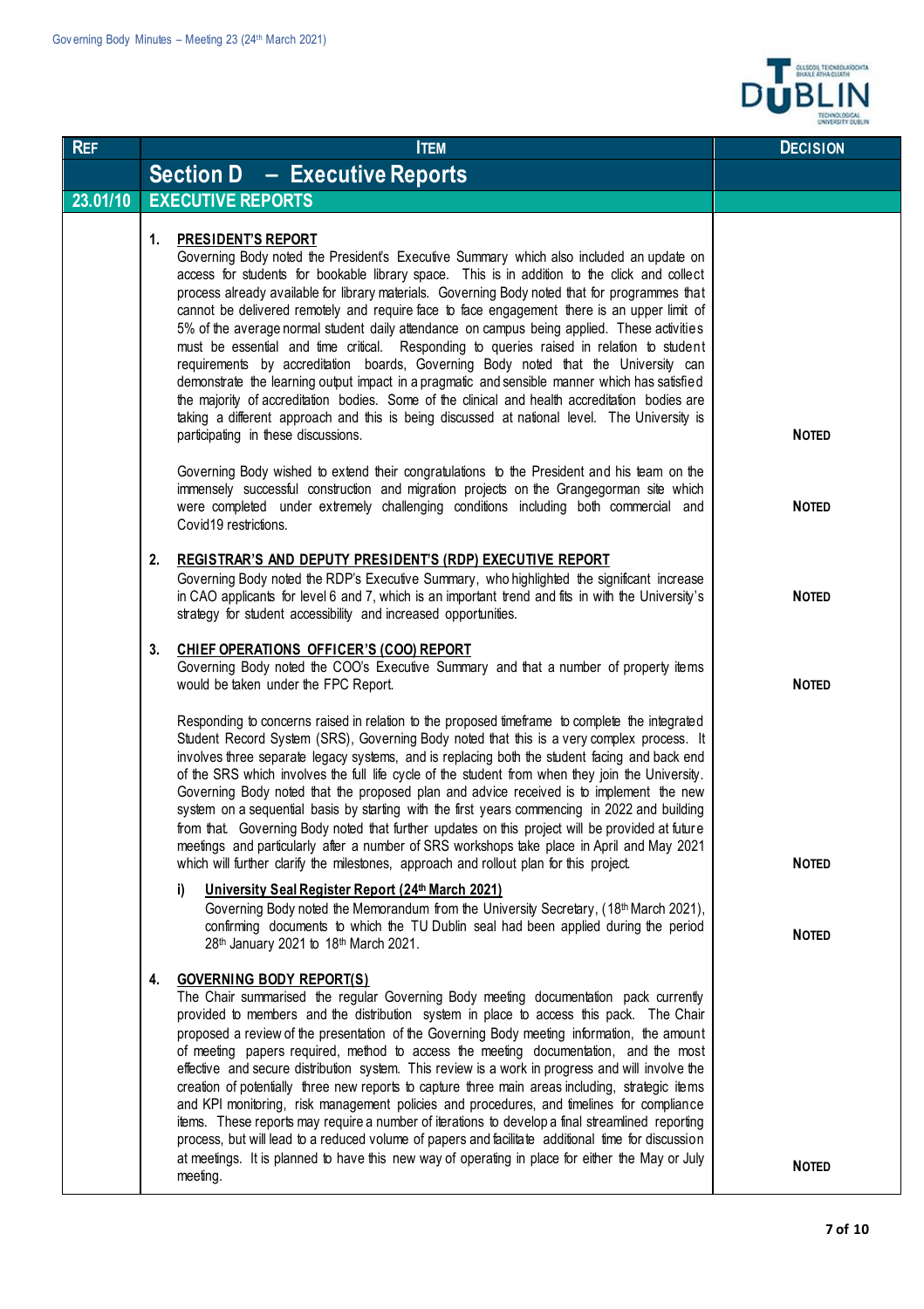

| <b>REF</b> | <b>ITEM</b>                                                                                                                                                                                                                                                                                                                               | <b>DECISION</b> |
|------------|-------------------------------------------------------------------------------------------------------------------------------------------------------------------------------------------------------------------------------------------------------------------------------------------------------------------------------------------|-----------------|
|            | <b>Section E - Committee Reports</b>                                                                                                                                                                                                                                                                                                      |                 |
| 23.01/11   | <b>COMMITTEE REPORTS</b>                                                                                                                                                                                                                                                                                                                  |                 |
|            | <b>Audit and Risk Committee (ARC)</b><br>a)<br>Approved ARC Minutes - Meeting 12 (20th January 2021)<br>1)<br>Governing Body noted the minutes of the twelfth ARC meeting held on 20th January 2021.                                                                                                                                      | <b>NOTED</b>    |
|            | TU Dublin C&A-G Management Letter with Managements Responses (9th March 2021)<br>2)<br>Governing Body noted the TU Dublin management response to the C&G on 9th March 2021.                                                                                                                                                               | <b>NOTED</b>    |
|            | <b>ARC Report</b><br>3)<br>Governing Body noted the following ARC Chair's update from its meeting held on<br>12 <sup>th</sup> March 2021, which also included two separate meetings (without the executive), with<br>the C&A-G and then Crowe/PA (the University external OD consultants):                                                | <b>NOTED</b>    |
|            | The ARC members met with Mark Mulvihill, the Audit Senior and Peter Kingsley the<br>i)<br>Audit Director (C&A-G), and discussed the top five high risk items from their<br>management letter, including:                                                                                                                                  |                 |
|            | Two sets of accounts (31st August 2019) and (31st August 2020) had both been<br>$\bullet$<br>received late and outside their deadline and requested that this does not re-<br>occur.                                                                                                                                                      |                 |
|            | Need to amalgamate the three different units as they are doing three separate<br>audits including the consolidated audit.                                                                                                                                                                                                                 |                 |
|            | Wanted to see a note included in the Statement of Internal Control on the<br>٠<br>financial effects of Covid19 on the University for the year ended 2020.                                                                                                                                                                                 |                 |
|            | Signing off accounts needs to be within the 12 month after the end of the<br>accounting period<br>The expected close out date on the field work for the next audit is the 18th June<br>2021.                                                                                                                                              |                 |
|            | The ARC Chair informed members that overall it was a positive meeting with the<br>C&A-G.                                                                                                                                                                                                                                                  |                 |
|            | The ARC members met with the Crowe/PA consulting team present to discuss the<br>ii)<br>recruitment of the specific heads of function, and the amalgamation of the different<br>units.                                                                                                                                                     |                 |
|            | iii) A number of additional items were also discussed at the ARC meeting including:<br>A process to list the documentary evidence, assurance mapping and auditable<br>assertions required in terms of ensuring that both the University and the<br>Governing Body can sign off on governance documentation and year end<br>certification. |                 |
|            | Mazars are conducting an audit on behalf of the HEA in relation to all the monies<br>$\bullet$<br>TU Dublin have received from the HEA in relation to Covid19 supports.<br>Reviewed the Internal Audit review report from Deloitte in relation to GDPR and<br>٠                                                                           |                 |
|            | data protection.<br>An implementation process of the recommendations from the audits that had<br>٠<br>taken place.                                                                                                                                                                                                                        |                 |
|            | Code of Practice for the Governance of State Bodies Checklist<br>TU Dublin Charity Code of Governance Checklist                                                                                                                                                                                                                           |                 |
|            | Three internal audits had completed. Corporate Governance has been added<br>٠<br>to the plan to be completed next with the Procurement audit now scheduled to<br>start earlier than originally planned.<br>ARC twelve month rolling work plan.                                                                                            |                 |
|            | ٠<br>ARC meeting will be extended by thirty minutes to facilitate volume of work.<br>$\bullet$                                                                                                                                                                                                                                            |                 |
|            | The ARC Chair advised that a third Governing Body external member is required to serve on this<br>Committee to meet the governance requirements set out under the TU Dublin Code of Governance.                                                                                                                                           | <b>NOTED</b>    |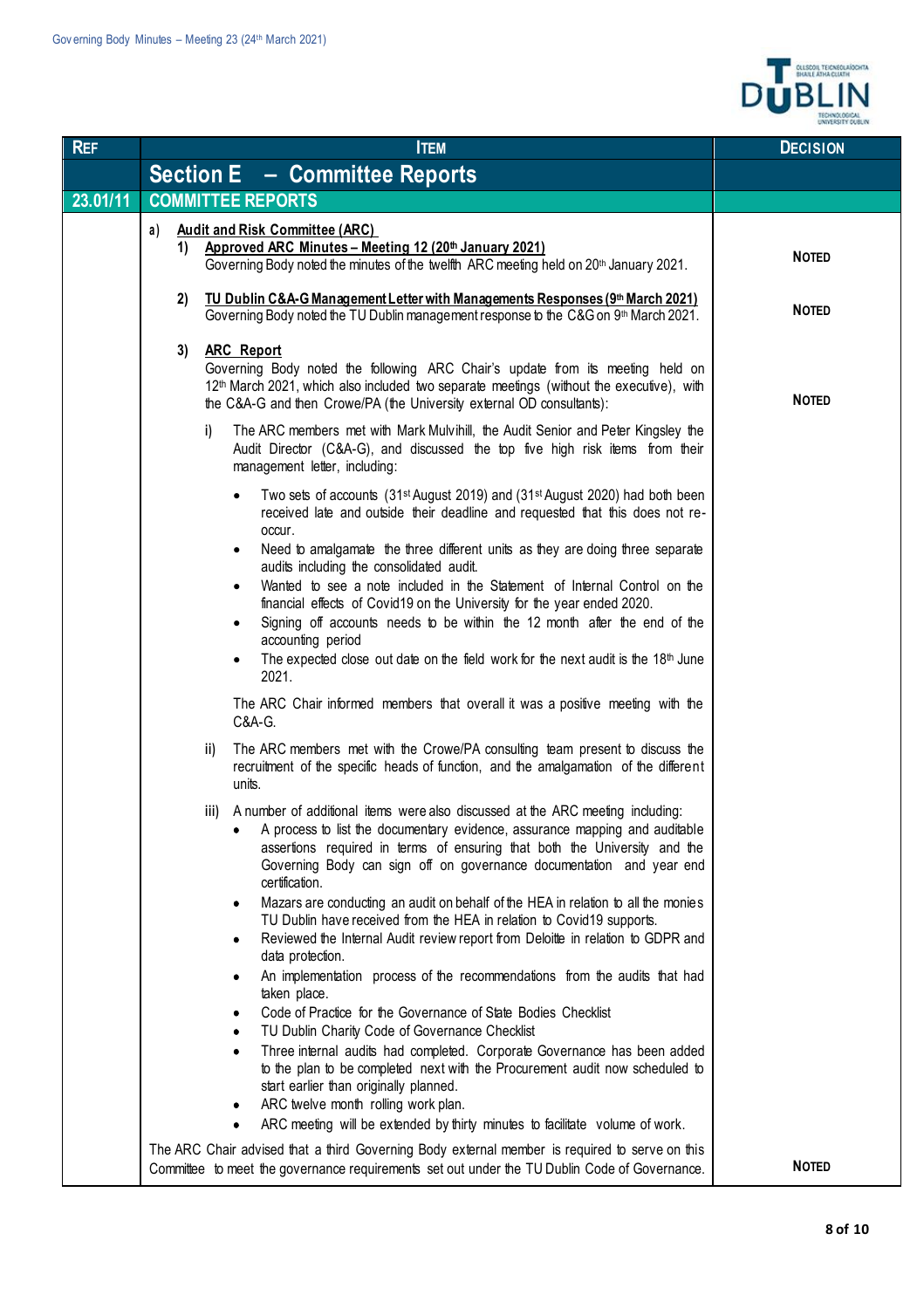

| <b>REF</b> | <b>ITEM</b>                                                                                                                                                                                                                                                                                                                                                                                                                            | <b>DECISION</b>                          |
|------------|----------------------------------------------------------------------------------------------------------------------------------------------------------------------------------------------------------------------------------------------------------------------------------------------------------------------------------------------------------------------------------------------------------------------------------------|------------------------------------------|
|            | <b>Section E</b> - Committee Reports                                                                                                                                                                                                                                                                                                                                                                                                   |                                          |
| 23.01/11   | <b>COMMITTEE REPORTS</b>                                                                                                                                                                                                                                                                                                                                                                                                               |                                          |
|            | <b>Equality, Diversity and Inclusion Committee (EDIC)</b><br>b)<br>Approved EDIC Minutes - Meeting 4 (2nd December 2020)<br>i)<br>Governing Body noted the minutes of the fourth EDIC meeting held on 2nd December 2020.<br><b>EDIC Report</b><br>ii)<br>The EDIC Chair informed Governing Body that at their meeting held on February 2021,<br>the Committee had received an informative presentation from Dr G Craddock, National    | <b>NOTED</b>                             |
|            | Disability Authority and independent EDIC member, which had lead to an important<br>discussion taking place on the approach to disabilities within the University.                                                                                                                                                                                                                                                                     | <b>NOTED</b>                             |
|            | Governing Body noted that the EDIC had held a special meeting on 23 <sup>rd</sup> March 2021 to<br>review the draft University document 'Ending Sexual Violence and Harassment', to be<br>submitted together with an action plan to the HEA before the deadline date of 31 <sup>st</sup> March<br>2021.                                                                                                                                | <b>NOTED</b>                             |
|            | <b>Finance and Property Committee (FPC)</b><br>C)<br>Approved FPC Minutes - Meeting 6 (19th January 2021)<br>i)<br>Governing Body noted the minutes of the sixth FPC meeting held on 19th January 2021.<br>FPC Report (Meeting 11th March 2021)<br>ii)<br>Governing Body noted the FPC Chair's update from their meeting on 11 <sup>th</sup> March 2021.                                                                               | <b>NOTED</b>                             |
|            | The Chair proposed, pending a physical site visit onto the Grangegorman campus that<br>a virtual video of the Grangegorman development should be an agenda item for a future<br>Governing Body meeting. This would enable members have an overview of the space<br>and significant achievement in delivering this construction project.                                                                                                | <b>NOTED</b><br><b>SECRETARIAT/CHAIR</b> |
|            | d) Nominations and Process Committee (NPC)<br><u> Memorandum – Appointment of NPC members (1st March 2021)</u><br>i)                                                                                                                                                                                                                                                                                                                   |                                          |
|            | Governing Body noted the Appointment of NPC Members (Memorandum 1st March 2021)<br>had been ratified by members electronically on 5th March 2021.                                                                                                                                                                                                                                                                                      | <b>NOTED</b>                             |
|            | ii) Approved NPC Minutes - Meeting 5 (16th February 2021)<br>Governing Body noted the minutes of the fifth NPC meeting held on 16th February 2021.                                                                                                                                                                                                                                                                                     | <b>NOTED</b>                             |
|            | iii) Ministerial Nominees Update<br>Governing noted that the DFHERIS had indicated that these three ministerial nominee<br>positions would be advertised shortly.                                                                                                                                                                                                                                                                      | <b>NOTED</b>                             |
|            | iv) Governing Body Membership - Terms of Office<br>Governing Body noted that the Chair will communicate directly with the external members<br>of Governing Body in relation to their terms of office. The Governing Body staff members'<br>terms of office were progressing under the forthcoming Governing Body staff member<br>elections and would be discussed further at a future NPC meeting after these elections<br>take place. | <b>NOTED</b>                             |
|            | <b>Nominations Committee (NC)</b><br>e)<br><u> Memorandum - Appointment of NC members (1st March 2021)</u><br>i)<br>Governing Body noted the Appointment of NC Members (Memorandum 1st March 2021)<br>had been ratified by members electronically on 5th March 2021.                                                                                                                                                                   | <b>NOTED</b>                             |
|            | ii) NC Report<br>Governing Body noted that a meeting had taken place of the NC on 23 <sup>rd</sup> March 2021, and<br>further updates on the work of this Committee will be presented at the next Governing<br>Body meeting.                                                                                                                                                                                                           | <b>NOTED</b>                             |